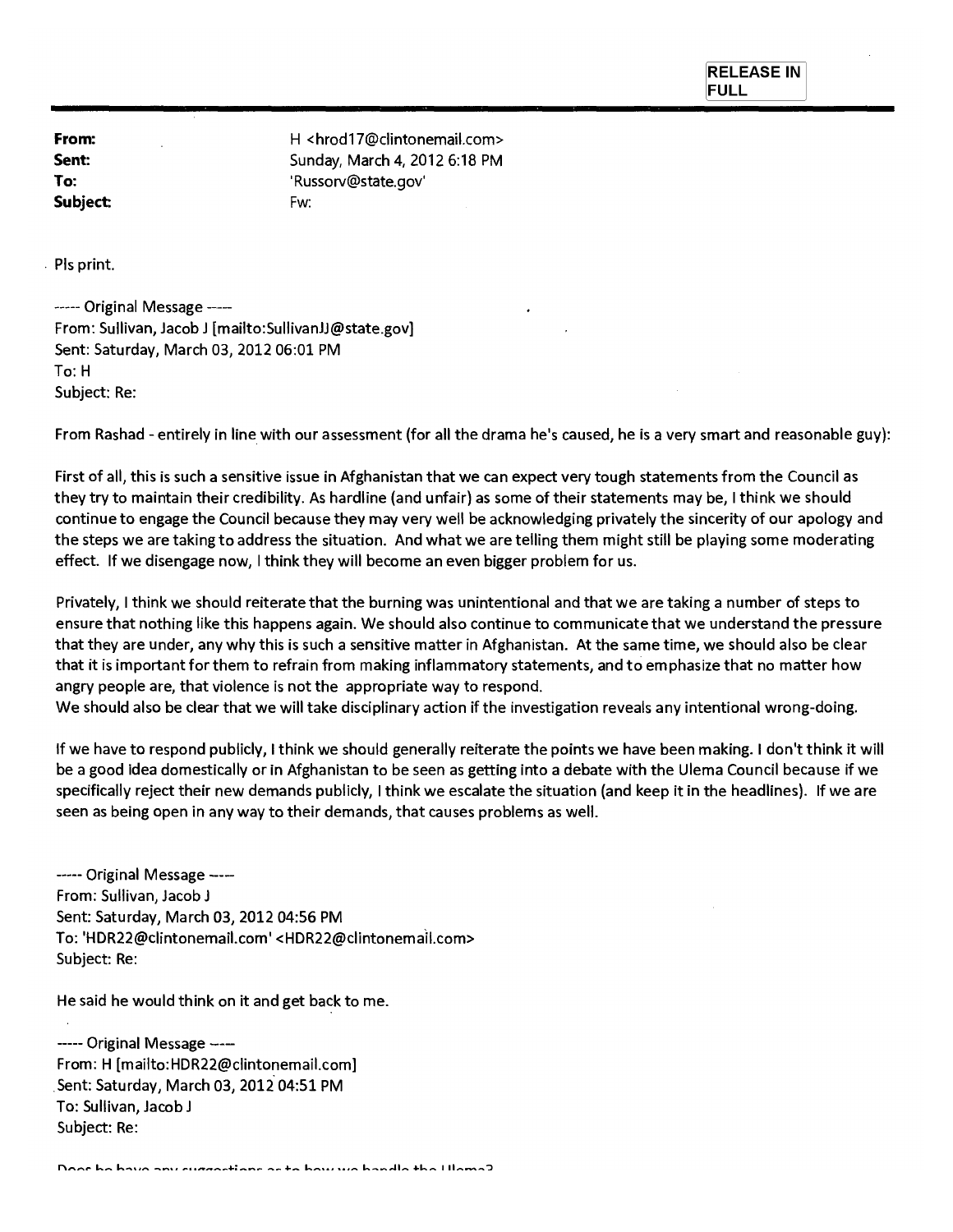----- Original Message -----From: Sullivan, Jacob J [mailto:SullivanJJ@state.gov] Sent: Saturday, March 03, 2012 03:50 PM To: H Subject: FW:

FYI

-----Original Message-----From: Hussain, Rashad Sent: Saturday, March 03, 2012 3:43 PM To: Sullivan, Jacob J Subject: Re: Random

Jake- A few points (including some background) to respond to your friend's question-

Muslims believe that the Quran is the direct word of God and the final revelation that was sent to correct human changes that were made to the messages sent to previous prophets (Abraham, Moses, Jesus, etc.). They believe that the message sent to these previous prophets was essentially Islam, but was changed because the texts (Bible, Torah, etc.) were not

preserved. Muslims for generations have therefore memorized the Quran

in Arabic and they handle the physical text with utmost respect because

a) they believe it is God's word and b) they want to make sure it remains preserved. As a result, certain rules of etiquette have developed for handling the Quran:

1) Muslims don't touch it unless they are in a state of wudu (which you typically attain before 5 daily prayers by washing parts of your body- hands, face, nose, mouth, etc.) This rule is based on the verse:

"This is indeed a Holy Qur'an most honorable, in a book well-guarded, which none shall touch but those who are clean..." (56:77-79)

2) Most Muslim schools of thought (including those followed in Afghanistan (Hanafi Madhab) teach that one should keep the Quran above the waist when handling it and should keep it only in clean places (definitely never in a bathroom). Usually Muslims keep the Quran high on a bookshelf or other elevated area and won't place anything on top of it. ( Actually, there's such a deep respect for knowledge generally in Islam, that many Muslims won't put any book even secular textbooks- on the floor.)

3) The above verses are also often widely interpreted to mean that only Muslims should handle the Quran and many scholars would say that unless non-Muslims are handling it for educational purposes, they should avoid handling it all together.

In terms of disposing of old Qurans or other documents with God's name, your friend is right, and as I expressed shortly after the incident, burning is actually an acceptable method, but needs to be done with the proper intent and in accordance with the above rules.

A related point is that Muslims guard vigilantly against the deification of any person, including the Prophet Muhammad, because they fear that people will begin to worship him (as Christians began to worship Jesus, who they believe is a saintly prophet, but not the son of God).

Therefore, Muslims protest any depiction of the Prophet Muhammad- even very positive ones. So you can imagine the emotional reaction to negative depictions.